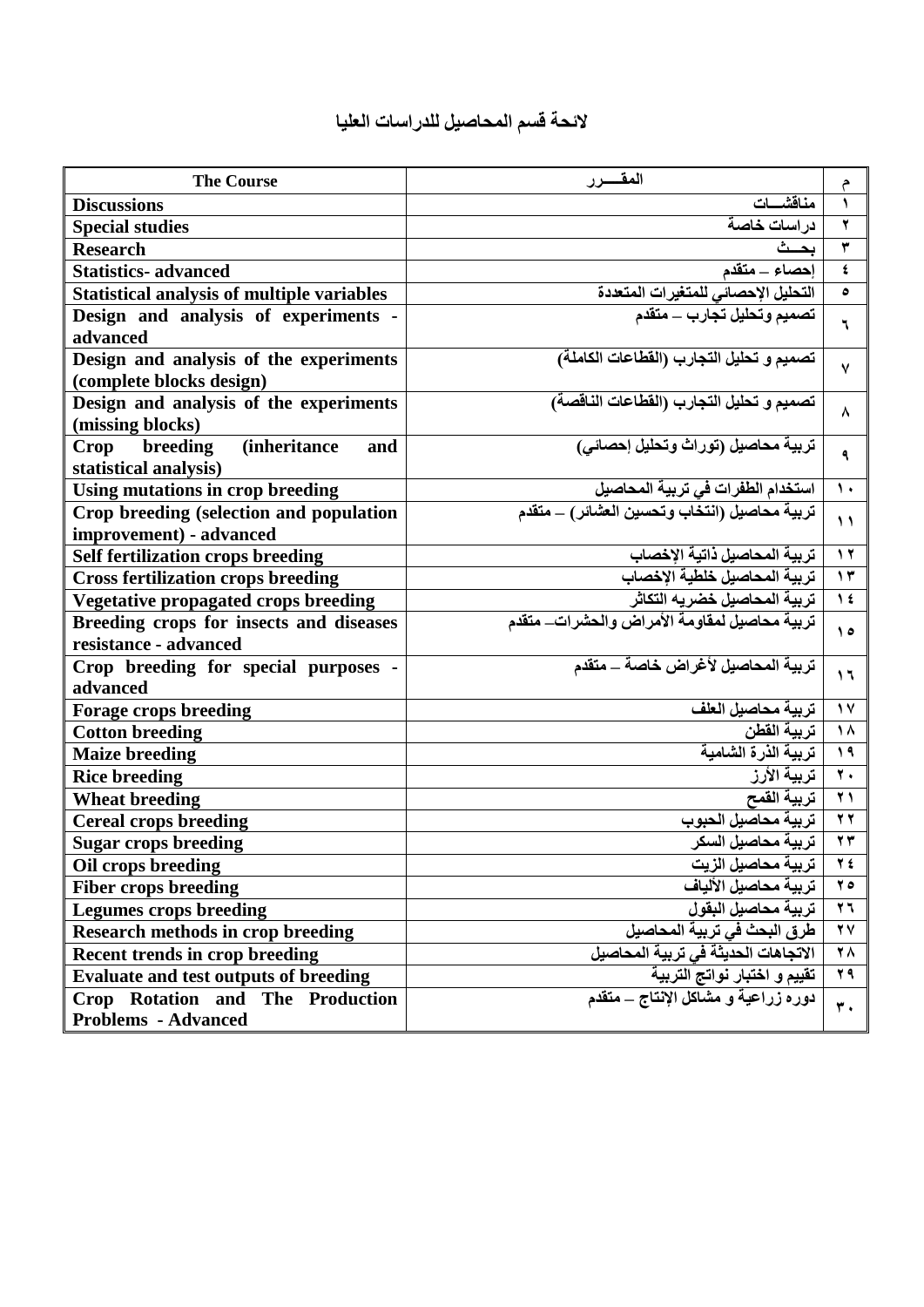| <b>The Course</b>                          | المقسرر                                                            | م                       |
|--------------------------------------------|--------------------------------------------------------------------|-------------------------|
| Origin and Evaluation of field crops       | نشأة و تقسيم محاصيل الحقل                                          | $\overline{\mathbf{r}}$ |
| <b>Field crops environment - Advanced</b>  | بيئة محاصيل الحقل ـــ متقدم                                        | $\tau$ $\tau$           |
| <b>Weeds and weeds control - Advanced</b>  | حشائش و مقاومتها ــ متقدم                                          | $\tau \tau$             |
| <b>Irrigation of field crops</b>           | ري محاصيل الحقل                                                    | $\overline{\mathbf{y}}$ |
| <b>Cultivation machinery</b>               | ذراعة آلمسة                                                        | $\mathbf{r}$            |
| <b>Fertilization of field crops</b>        | تسميد محاصيل الحقل                                                 | $\mathbf{r}$            |
| <b>Research Methods in crop production</b> | طرق البحث في إنتاج المحاصيل                                        | $\overline{Y}$          |
| <b>Cereal crops production</b>             | إنتاج محاصيل الحبوب                                                | $\overline{r}$          |
| <b>Fiber crops production</b>              | إنتاج محاصيل الألياف                                               | 44                      |
| The production of forage crops and         | إنتاج محاصيل الأعلاف و المراعي _ متقدم                             | $\epsilon$ .            |
| pastures - Advanced                        |                                                                    |                         |
| <b>Legumes crops production</b>            | إنتاج محاصيل البقول                                                | $\epsilon$ \            |
| <b>Sugar crops production</b>              | إنتاج محاصيل السكر                                                 | 5 <sup>7</sup>          |
| Oil crops production                       | إنتاج محاصيل الزيت                                                 | 57                      |
| <b>Non-traditional crops Production -</b>  | إنتاج محاصيل غير تقليديه ـــ متقدم                                 | $\epsilon$ $\epsilon$   |
| <b>Advanced</b>                            |                                                                    |                         |
| <b>Cultivation of reclaimed land -</b>     | زراعة الأراضى المستصلحة _ متقدم                                    | ه ځ                     |
| <b>Advanced</b>                            |                                                                    |                         |
| The cultivation in the Dry regions         | الزراعة في المناطق الجافة                                          | 54                      |
| <b>Recent trends in crop production</b>    | الاتجاهات الحديثة في إنتاج المحاصيل                                | ٤V                      |
| Crop physiology                            | فسيو لوجي المحاصيل                                                 | ŧΛ                      |
| <b>Seeds Production and physiology</b>     | إنتاج و فسيولوجي التقاوي                                           | $f$ ٩                   |
| Use of growth regulators in crop           | استخدام منظمات النمو في إنتاج المحاصيل                             | $\bullet$ .             |
| production                                 |                                                                    |                         |
| Grading and storage of grains              | <u>تدريج الحبوب و تحزينها</u><br>تكنولوجيا الألياف و اختباراتها    | $\circ$                 |
| Fiber technology and its tests             |                                                                    | $\circ$ $\check{\ }$    |
| <b>Multiplication of seeds</b>             | إكثار التقاوى                                                      | $\circ$                 |
| Processing and storage of field crops      | إعداد و تخزين محاصيل الحقل                                         | O 2                     |
| Plants produced nectar and pollen          | النباتات المنتجة للرحيق و حبوب اللقاح<br>التكثيف الزراعي والتحميل  | ه ه                     |
| <b>Agricultural intensification and</b>    |                                                                    | ٥٦                      |
| intercropping                              |                                                                    |                         |
| Forage crops and pasture technology        | تكنولوجيا محاصيل العلف و المراعي<br>طرق إعداد و كتابة البحث العلمي | $\circ$ $\vee$          |
| <b>Methods of preparation and writing</b>  |                                                                    | ه ه                     |
| the scientific research                    |                                                                    |                         |
| The use of computers in the field of       | استخدام الحاسب الآلي في مجال المحاصيل                              | $\circ$ ٩               |
| <b>Agronomy</b>                            |                                                                    |                         |
| Pests and diseases of Fiber crop           | آفات و أمراض محاصيل الألياف                                        | ٦.                      |